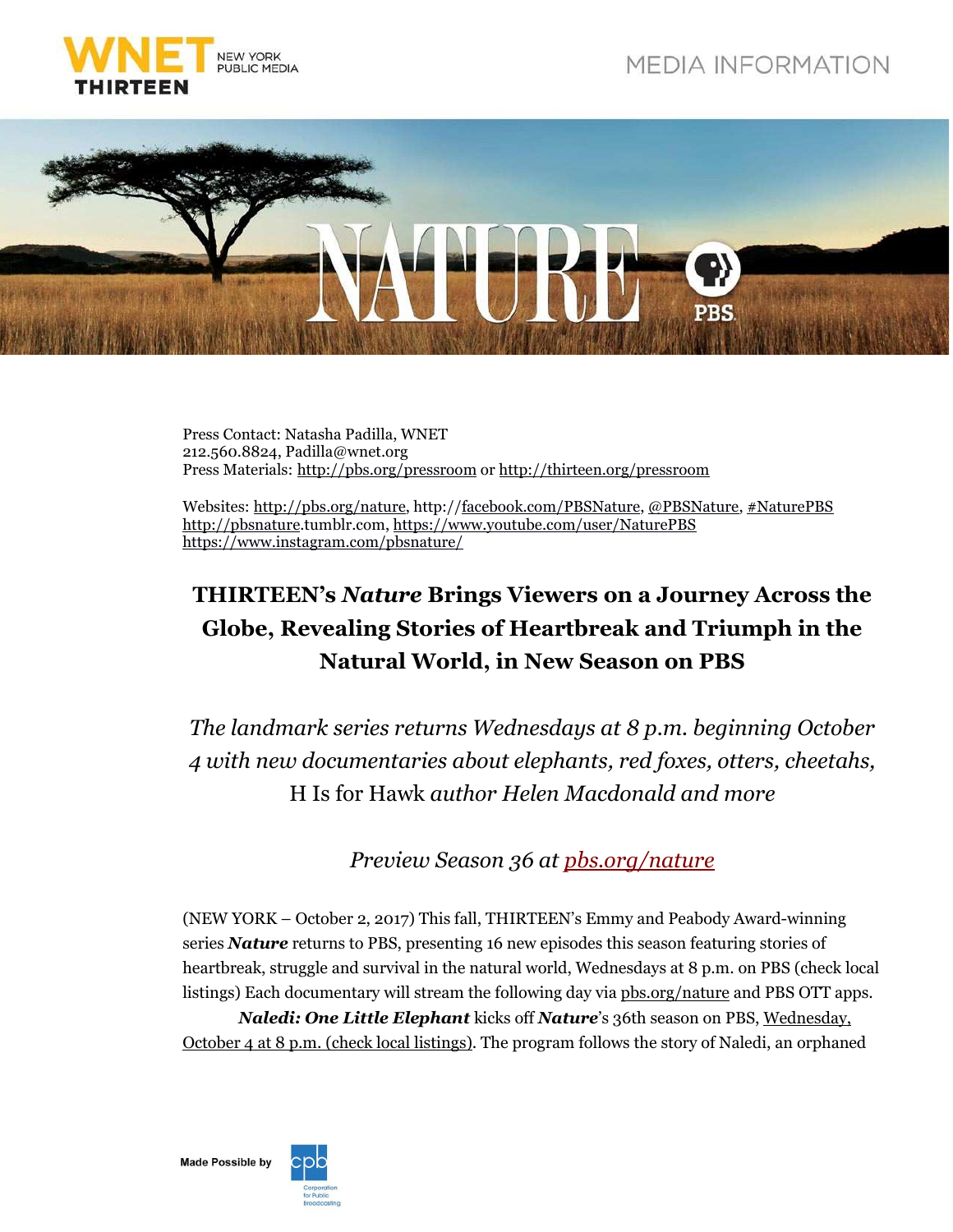African baby elephant who must come to grips with the loss of her mother and learn to accept the care of her human guardians.

As the season continues, *Nature* visits destinations, in the U.S. and abroad, to bring viewers unique perspectives on the lives and behaviors of a diverse lineup of wildlife. Utilizing cutting-edge filmmaking technologies, the series illuminates the complexities of the natural world and humans' relationship to it.

New documentaries in *Nature* Season 36 include:

#### *Naledi: One Little Elephant* **– Wednesday, October 4 at 8 p.m.**

Defending the lives of Africa's elephants from poachers and human development can be a thankless and desperate job for their caretakers and researchers. But when an elephant orphan is in need of a new family, it changes everything. Born inside an elephant sanctuary in the wilderness of Botswana, Naledi the baby elephant loses her mother and faces the world alone. It is now up to a team of guardians to help save her life, urge her to survive, and help find her place in the herd. Join *Nature* on a heartwarming journey from tragedy to triumph, as Naledi faces loss and rejection with the men who desperately race to defend her entire species while struggling to save her life.

#### *Fox Tales* **– Wednesday, October 11 at 8 p.m.**

On a high ridge in Newfoundland, Canada, nestled between the Atlantic Ocean and the borders of an old grove forest, a Red fox, the matron of her family group, gives birth yet again. Follow the pups as they grow and learn to hunt, adapt, and survive. Explore the family dynamic of these clever creatures as bonds are formed. But the vixen knows that not all her cubs will inherit these tall trees, crystal lakes, and the ocean spray. Before the snows come again, she will have to banish some of her offspring for the good of the family. We also hear from scientists in Madison, Wisconsin and Bristol, England, about their studies on urban Red foxes who are facing a much different challenge than their Canadian counterparts. And another scientist tracks how Red foxes are moving out to the Arctic tundra and surviving in one of the harshest landscapes.

## *Charlie and the Curious Otters* **– Wednesday, October 25 at 8 p.m.**

Otters can be found on nearly every continent, but their amazing and powerful physical abilities are surprisingly unknown to us. Covering up to 25 miles a day on ground and swimming a quarter mile without coming up for air, otters are the ultimate predator on both land and water. But they are also endangered. They fear people and remain elusive as otters are hunted for sport and fur. However, otters are survivors – not one of 13 otter species have become extinct. Otter conservationist and wildlife filmmaker Charlie Hamilton James follows the story of three, inquisitive river otter orphans in Wisconsin and visits various otters all over the globe. Join Charlie on his expedition as he captures never-seen-before behavior of curious otters on footage and uncovers the secrets to their survival using some groundbreaking experiments, cool cameras, and anatomical CGI.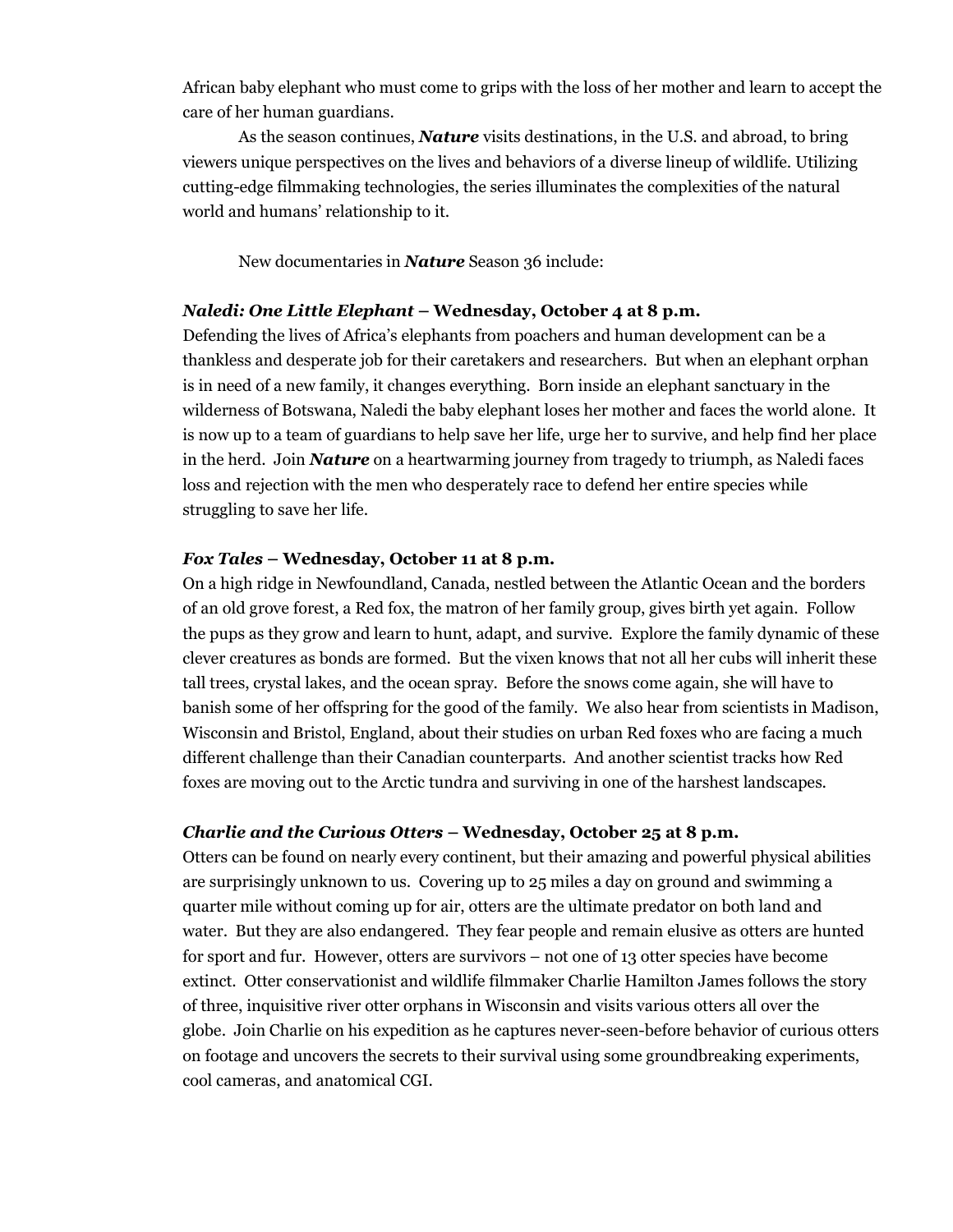## *H Is for Hawk: A New Chapter* **– Wednesday, November 1 at 8 p.m.**

Helen Macdonald's international best-selling book *H Is for Hawk* told the story of a grieving daughter who found healing after her father's death, in the form of a goshawk named Mabel. The goshawk is one of Mother Nature's own fighter jets, capable of finding and killing its prey with the speed of a lightning bolt. For the first time since Mabel's death, Macdonald tries again to train another one of these secretive birds of prey and intimately explores the family life of its wild counterparts in the Northern English forests.

#### *The Cheetah Children* **– Wednesday, November 8 at 8 p.m.**

Life on the African plains is a constant struggle, but for a single mother rearing her offspring, the odds seem to be stacked against them. This is an inspiring tale about motherhood and family, as we follow a cheetah family on the grasslands through the eyes of conservationist and cameraman Kim Wolhuter. The mother is completely on her own, protecting her five newborn cubs and teaching them how to hunt some of the continent's fastest game. Watch as the inquisitive cubs explore the world around them and discover their place in the forests of Zimbabwe. Over time, two sister cubs survive and develop into brave and successful predators ensuring their species will give birth to another generation.

## *Nature's Miniature Miracles* **– Wednesday, November 22 at 8 p.m.**

Great things come in small packages, and animals are no exception to the rule. From a tiny sengi, the "cheetah" of the shrew world, to a hummingbird who travels thousands of miles north each year, from a small shark that walks on land, to an army of baby turtles instinctively racing to the safety of the open ocean. We will travel across the world, through the vast savannah to the rocky plateau, and down to the depths of the seas, to shine a light on these tiny survivors of the animal kingdom. It is a great big world out there, but for these animals, size does not matter.

# *Animals with Cameras* **(three-part series) – 2018**

Get a front row seat for an experience like no other. *Animals with Cameras* showcases the animal kingdom through the eyes of the creatures that live there. Using the latest techniques and scientific engineering, fly through the clouds like an eagle, plunge into the ocean with a seal, and swing through the trees surrounded by monkeys. Our cameramen take a step back and let the animals themselves take us through the complex world they call home. We will be privy to their secret lives like never before and uncover some truly unprecedented behavior through their eyes.

*Nature* pioneered a television genre that is now widely emulated in the broadcast industry. Throughout its history, the series has brought the natural world to millions of viewers and been consistently among the most-watched primetime series on public television.

*Nature* has won more than 700 honors from the television industry, the international wildlife film communities and environmental organizations, including 17 Emmys and three Peabodys. The series received two of the wildlife film industry's highest honors: the Christopher Parsons Outstanding Achievement Award, given by the Wildscreen Festival, and the Grand